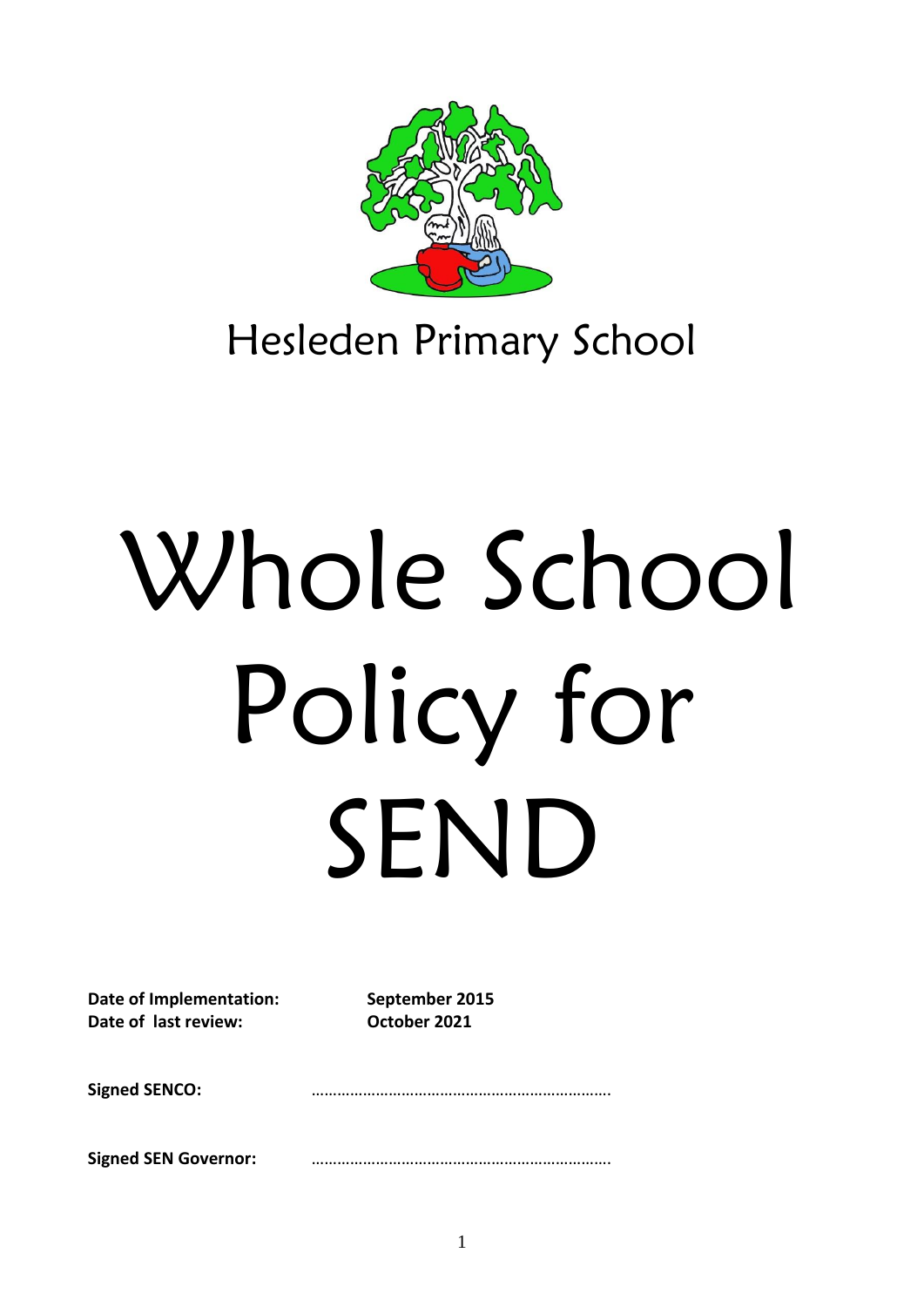#### **INTRODUCTION**

*This policy should be read in conjunction with The Code of Practice, The SEND Information Report and the following:*

- Equality Objectives
- Accessibility Plan
- Assessment for Learning
- Anti-Bullying Policy
- Medical Needs Policy

#### **DEFINITIONS**

# *Definition of Special Educational Needs and Disability (SEND):*

For the purposes of this policy we have used the term Special Educational Needs as defined by the Special Educational Needs and Disability Code of Practice: 0-25 implemented in September 2014.

A child or young person has SEND if they have a learning difficulty or disability which calls for special educational provision to be made for him or her. *(Code of Practice D.F.E. 2014)* 

A child of compulsory school age has a learning difficulty or disability if he or she:

- a) has a significantly greater difficulty in learning than the majority of pupils of the same age; or
- b) has a disability which prevents or hinders him or her from making use of facilities of a kind generally provided for others of the same age in mainstream schools.

Special educational provision which meets the needs of children and young people with SEN includes:

• High quality teaching that is differentiated and personalised to meet the individual needs of the majority of children and young people. Some children and young people need educational provision that is additional to or different from this. This is special provision under Section 21 of the Children and Families Act 2014.

## **RATIONALE**

*Hesleden Primary School is an inclusive school, catering for a wide range of SEND, including pupils with:*

- Communication and interaction needs
- Cognition and learning needs
- Social, emotional and mental health difficulties
- Sensory or physical needs

Our school welcomes all children and values them as individuals, treating them equally and with respect. We believe that all children have the right to have their own particular needs recognised and addressed in order to achieve success. We believe that all teachers are teachers of children with SEND and it is therefore a whole school responsibility to ensure that these children's needs are addressed. Through staff working together as a team, and in partnership with pupils and their parents, we strive to ensure that the following aims are met. We place a great deal of value on the role of the parent/carer. We understand that it can be difficult in some cases for parents to deal with the fact that their child has additional needs and we are particularly sensitive in the early stages when a child is first identified. We aim to reassure parents/carers and clarify issues/information for them throughout the SEN process. We recognise that parents hold key information and have knowledge and experience to contribute to the shared view of their child's needs and the best ways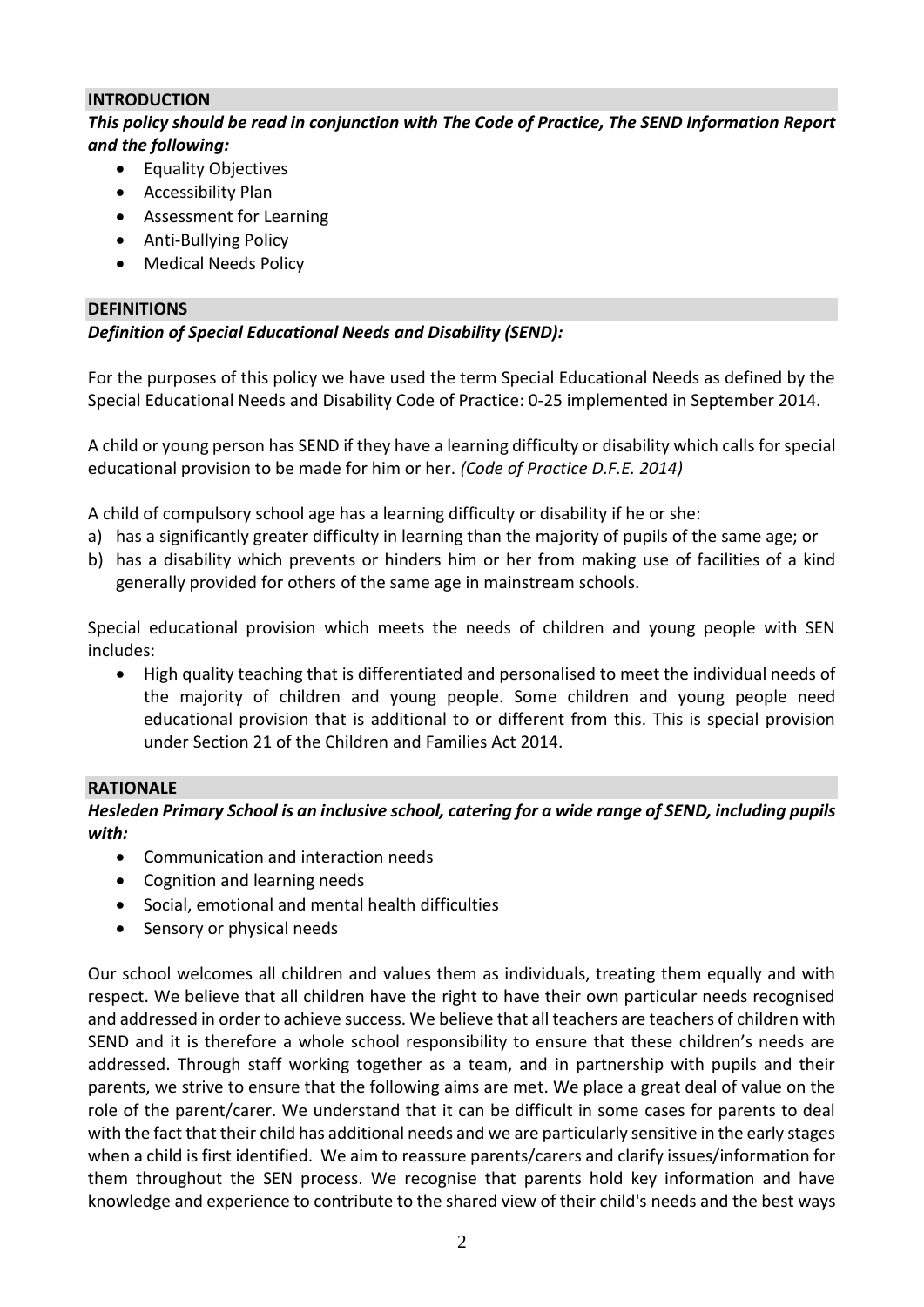of supporting them. All parents of pupils with Special Educational Needs and/or Disabilities will be treated as partners and supported to play an active and valued role in their child's education. We will always keep parents/carers well informed about their child's special needs and invite them to all review meetings.

# **Aims**

- To follow the guidelines set out in the SEND Code of Practice
- To ensure that all pupils have equal access to a broad, balanced curriculum, which is differentiated to meet individual needs and abilities
- To identify children with SEND as early as possible and plan a program of support and intervention to address their needs
- To regularly track the progress of children with SEND through school tracking systems, review meetings, lesson observations and provision maps and support plans
- To provide good quality and regular training for staff in relevant areas of SEND
- To evaluate the impact of staff training and provision/intervention programs
- To develop good relationships with parents/carers to ensure pupils with SEND are supported well both at home and at school
- To ensure that all staff working with SEND children are clear about their roles
- To ensure that the SEND budget is used appropriately to fund high quality resources for children with Special Educational Needs or Disabilities
- To work effectively with a range of other external agencies
- To make good links with other mainstream primary schools, secondary schools, and special schools

# **ROLES AND RESPONSIBILITIES**

*Provision for pupils with special educational needs is a matter for the school as a whole.* 

## **Governing Body**

The governing body will have the following responsibilities. They will:

- appoint a governor with specific responsibility for SEND
- have regard to the SEND Code of Practice and should oversee the implementation of the reform and provide strategic support to the head teacher
- publish information on the school's website about the implementation of the governing body's policy for pupils with SEND
- ensure that there is a qualified teacher designated as SENDCO
- cooperate generally with the local authority including in developing the local offer and when the school is being named in an EHC plan
- ensure that arrangements are in place in school to support pupils with medical conditions
- publish information about the arrangements for the admission of disabled children, the steps taken to prevent disabled children being treated less favourably than others, the facilities provided to assist access of disabled children, and their accessibility plans
- ensure that all governors are aware of the school's SEND provision including the deployment of funding, equipment and personnel

## **The Head teacher**

The head teacher will have the following responsibilities. They will:

• take overall responsibility for implementing the Code of Practice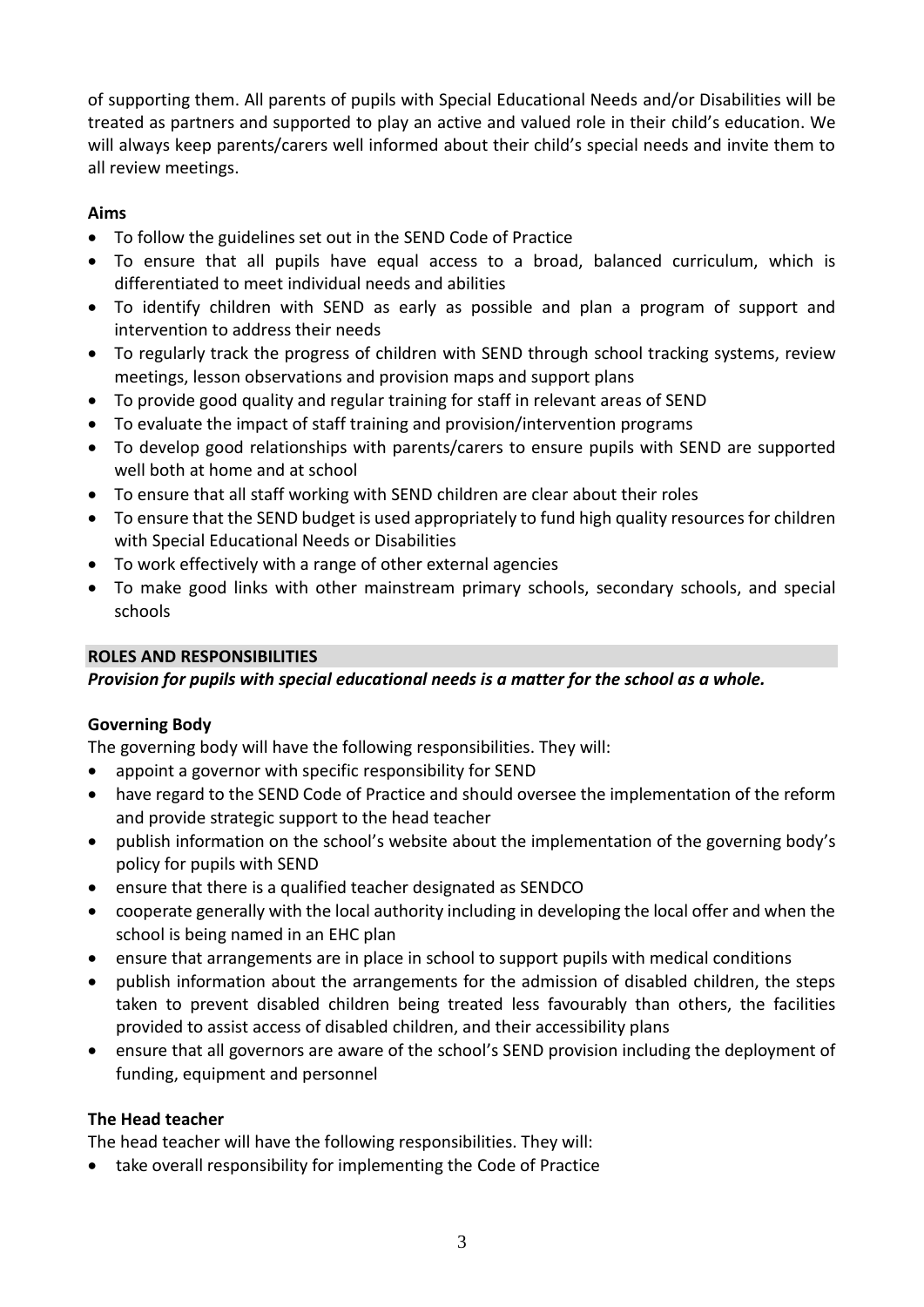- ensure that the SENDCO has adequate time to carry out duties and is able to influence strategic decisions about SEND
- ensure the wider school community understands the implications of SEND provision for whole school improvement (from governors to classroom teachers and teaching assistants)
- put in place arrangements to ensure parents are regularly engaged in discussions about the progress of their child (at least three times a year)
- ensure a process is in place for involving parents and young people in reviewing provision and planning for those currently on any identified pupils with SEND
- report to the governing body how resources are deployed to meet provision

# **The Special Educational Needs and Disabilities Co-ordinator (SENDCO)**

At Hesleden Primary School, the head teacher is also the SENDCO. Additional responsibilities include:

- oversee day-to-day operation of school's SEND policy
- coordinating provision for children with SEND
- liaise with designated teacher (also HT at Hesleden Primary) where a Looked after Child has SEND
- overseeing SEND support plans and ensuring teachers and support staff work closely with parents/carers to follow a graduated approach to SEND Support
- advise on use of delegated budget/other resources
- liaise with parents of children with SEND
- maintain links with other education settings and outside agencies
- liaise with potential next providers of education
- work with governors on Equality Act
- ensure that SEND records are up to date
- contribute to the in service training of staff

## **Class Teachers**

Class teachers have the following responsibility to:

- provide 'Quality First Teaching' and a graduated approach of assess, plan, do, review
- focus on outcomes for the child: be clear about the outcome wanted from any SEND support
- be responsible for meeting special educational needs: use the SENDCO strategically to support the quality of teaching, evaluate the quality of support and contribute to school improvement
- have high aspirations for every pupil: set clear progress targets for pupils and be clear about how the full range of resources are going to help reach them
- work in partnership with pupils and parents/carersin planning and reviewing progress, seek their views and provide regular updates on progress

## **Support Staff**

Class teachers work with Support Staff to plan effective provision for pupils with SEND. Effective liaison between support staff and class teachers is essential to ensure planned activities are linked to targets set out in support plans.

- TAs are part of the whole school approach to SEND working in partnership with the class teacher and the SENDCO to deliver pupil progress and to narrow gaps in performance
- The support they give should be focused on the achievement of specific outcomes within the graduated approach to SEND support agreed with parents in the context of high quality teaching overall
- TAs can be part of a package of support for the individual child but should never be a substitute for the teacher's involvement with that child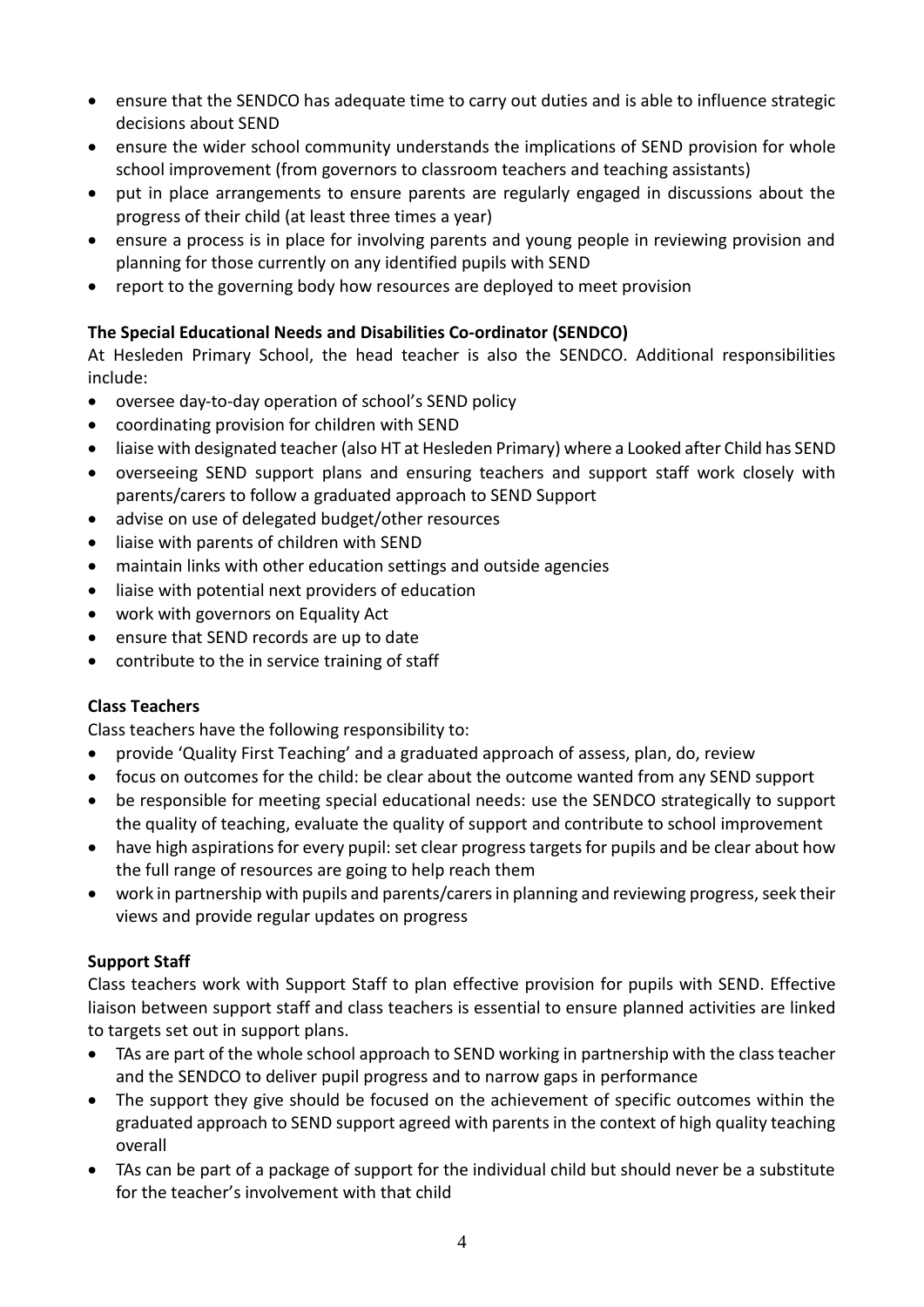#### **IDENTIFICATION OF SEND**

Through their discussions, observations, assessments and data analysis the SENDCOs, class teachers, key workers and support staff will identify any children who appear to have SEND. Children with SEND may also be identified by outside agencies and organisations. Parents and carers may also inform the SENDCOs or teaching staff of any concerns and possible Special Educational Needs or Disabilities. When a child is identified as having SEND they will be placed on the SEND register as SEND Support.

#### **SEND Support**

When a class teacher or the SENDCO identify a child with Special Educational Needs or Disabilities, the class teacher will provide interventions through 'Quality First Teaching' that are additional to those provided as part of the school's usual differentiated curriculum. The triggers for SEND support are that, despite receiving quality first teaching the child:

- continues to make little or no progress in specific areas over a long period
- continues working at National Curriculum levels substantially below that expected of children of a similar age
- continues to have difficulty in developing literacy and mathematics skills
- has emotional difficulties which substantially and regularly interfere with the child's own learning or that of the class group
- has sensory or physical needs, and requires additional specialist equipment or regular advice or visits by a specialist service
- has ongoing communication or interaction difficulties that impede the development of social relationships and cause substantial barriers to learning

If necessary the SENDCO, in partnership with parents and the child, may refer to outside agencies such as Educational Psychology or Specialist Support Teams for additional support.

#### **Referral for Education, Health and Care Assessment**

Where, despite the school having taken relevant and purposeful action to identify, assess and meet the SEND of a child, or the child has not made expected progress the school or parents should consider requesting an Education, Health and Care Assessment. To inform this decision the local authority will expect to see evidence of action taken by the school. These include:

- Records of regular interventions, strategies, reviews and their outcomes
- The pupil's health including the child's medical history where relevant
- Early Learning Goals and National Curriculum levels of attainment in literacy and mathematics
- Educational and other assessments, for example from an advisory specialist support teacher or an educational psychologist
- Views of the parents and of the child
- Involvement of other professionals such as health, social services or education welfare service
- Costed provision maps

Parents or school are the only partner who can request an Education, Health and Care Assessment.

## **Education, Health and Care Plan (EHCP)**

An EHCP includes the following and will be reviewed annually:

- The pupil's name, address and date of birth
- Details of all of the pupils special needs, including health needs
- Identification of the special educational provision necessary to meet the pupil Special Educational Needs or Disabilities
- Short term targets for the child to work towards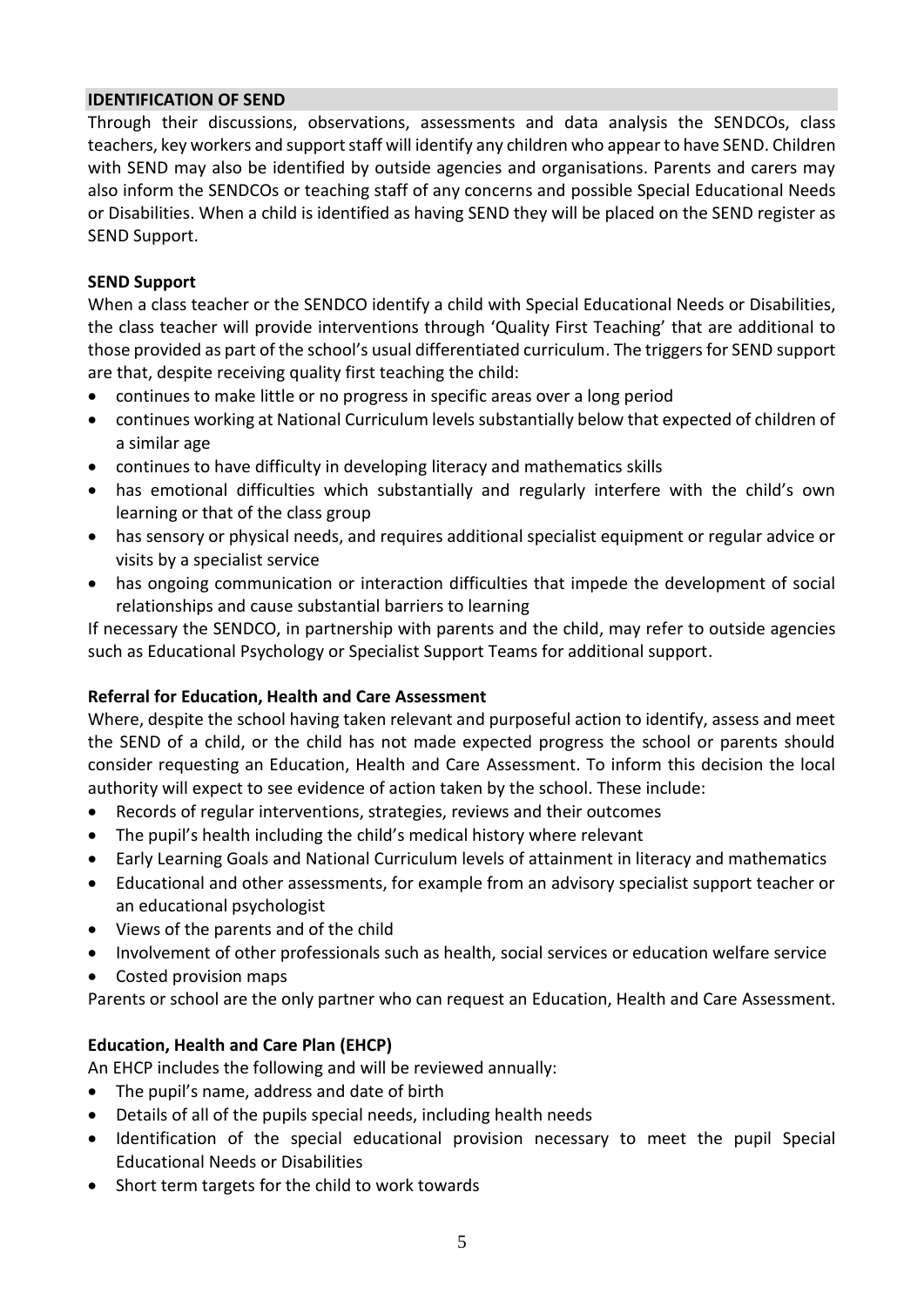- Identification of the type and name of the school where the provision is to be made
- Relevant non-educational needs of the child
- Information on non-educational provision
- Reports and views of any other specialist involvement

All children with EHCP will have short-term targets set for them that have been established after consultation with parents, and the child. An EHCP will be reviewed annually and will last until the child is 25, or all targets are met.

#### **RECORDING SEND**

*Records are kept on all children with SEN, detailing steps taken to support them. Record files are kept by the SENDCO.*

#### **SEND Register**

This is an electronic file kept by the SENDCO through SIMS. It indicates which children have SEND and what stage they are at. The SENDCO maintains the Register as a working document. Details of children's SEND needs and associated records are (to be) held on CPOMS (transition during Autumn 2021).

#### **Medical Register**

The Office Manager maintains a copy of the Medical Register as the responsible person. Copies will be kept in the school office, easily accessible by first aiders and are available in other areas throughout school. The Medical Register may be amended throughout the year by the class teacher following consultation. The SENDCO will become involved should a child's medical attention present a barrier to their learning.

**Pupil Files** are kept up to date by the SENDCO.

**Class Teachers** will keep copies of support plans for reference and amending in their short term planning files.

**Transfer of Information** will be the responsibility of the SENDCO

#### **ANNUAL REVIEWS**

It is a statutory requirement for children with an EHCP to have an Annual Review. At Hesleden Primary School we hold annual reviews for children with an EHCP and termly reviews for those on SEND support. Parents/carers and other agencies, where appropriate, are invited to these. SEND Support reviews are part of/follow Parent Consultations in the Autumn and Spring Terms, and are held with the SENDCO. During these reviews, feedback is given about a child's progress and new targets are agreed where necessary.

#### **STAFF TRAINING**

The school makes an annual audit of training needs for all staff taking into account school priorities as well as personal and professional development. The school is allocated funding from the Standards Fund each year which it may use to meet identified needs. Particular support will be given to Newly Qualified Teachers and other new members of staff.